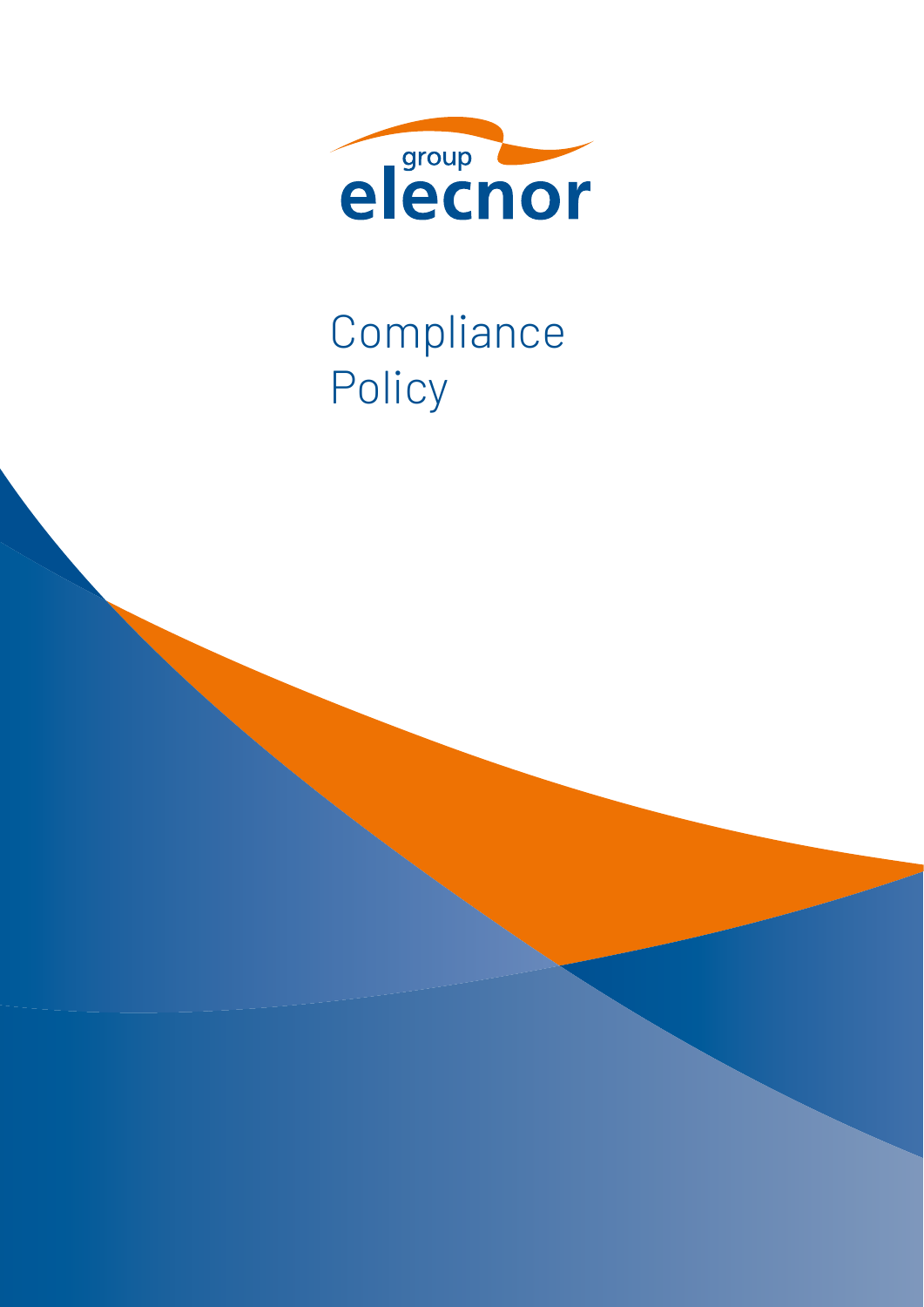

# 1. Introduction, purpose, scope and commitment

Foremost among the ethical principles and patterns of conduct that should guide the behaviour of Elecnor Group employees, as provided in its Code of Ethics and Conduct, is full compliance with the law. This principle states that employees of the Elecnor Group must observe, in all circumstances, exemplary ethical behaviour and must avoid any conduct that might contravene applicable regulations. Nor will they collaborate with third parties in activities that could breach existing legislation or damage the trust of others in the organisation.

## Purpose

This Compliance Policy reinforces and strengthens the Elecnor Group's commitment and sets out the behaviour expected of Elecnor Group employees and of the natural or legal persons that have regular dealings with the Group to ensure compliance with the law in general and, in particular, with regard to the various criminal offences which, in accordance with the provisions of Article 31 *bis* of the Spain's Criminal Code (hereinafter, C.C.), may give rise to criminal liability for legal persons in Spain.

In accordance with the provisions of the aforementioned Article 31 *bis* of the Criminal Code, and exclusively in the cases or criminal offences provided for therein, legal persons shall be criminally liable for:

- Crimes committed in representation or on behalf of the same, and in direct or indirect benefit to the same, by their legal representatives or by those who, acting individually or as members of a body of the legal person, are authorised to make decisions on behalf of the legal person or who hold organisational and control powers within the same.
- Crimes committed in the exercise of corporate activities and in representation or on behalf of and in direct or indirect benefit, by those who, subject to the authority of the natural persons mentioned in the preceding paragraph, could have carried out the actions due to a serious breach by the former of the

duties of supervision, monitoring and control of their activity, considering the specific circumstances of the case.

The commission of these offences could lead to penalties for the Elecnor Group and its subsidiaries and investees, ranging from the imposition of fines to very stringent restrictions on the exercise of the activity, and could even lead to the dissolution of the company.

This Policy is structured in accordance with the aforementioned criminal offences that may give rise to criminal liability for the Elecnor Group, although it is not, nor is it intended to be, an exhaustive description of all situations that may constitute criminal offences of this nature. Therefore, every employee of the Elecnor Group is responsible for knowing and complying with the different regulations that are applicable within their scope of responsibility and action.

#### Scope

Without prejudice to the scope of this specific target area, the Elecnor Group's Corruption Policy is applicable to all its directors, executives and employees (hereinafter, **employees**) and to all persons and companies that collaborate and relate to the Elecnor Group in the performance of its activities, such as suppliers, subcontractors, consultants or advisors, commercial partners and collaborators in general (hereinafter, partners). Our partners are an extension of the Elecnor Group and must therefore act within the framework of their business relationship with us in accordance with the ethical and conduct principles set forth in this Policy, as well as any other applicable contractual provisions when acting on our behalf or in collaboration with us. Likewise, to the extent possible and in a proportionate and reasonable manner, we should encourage our partners to develop and implement management systems that support the development of an ethical and compliance culture consistent with our standards.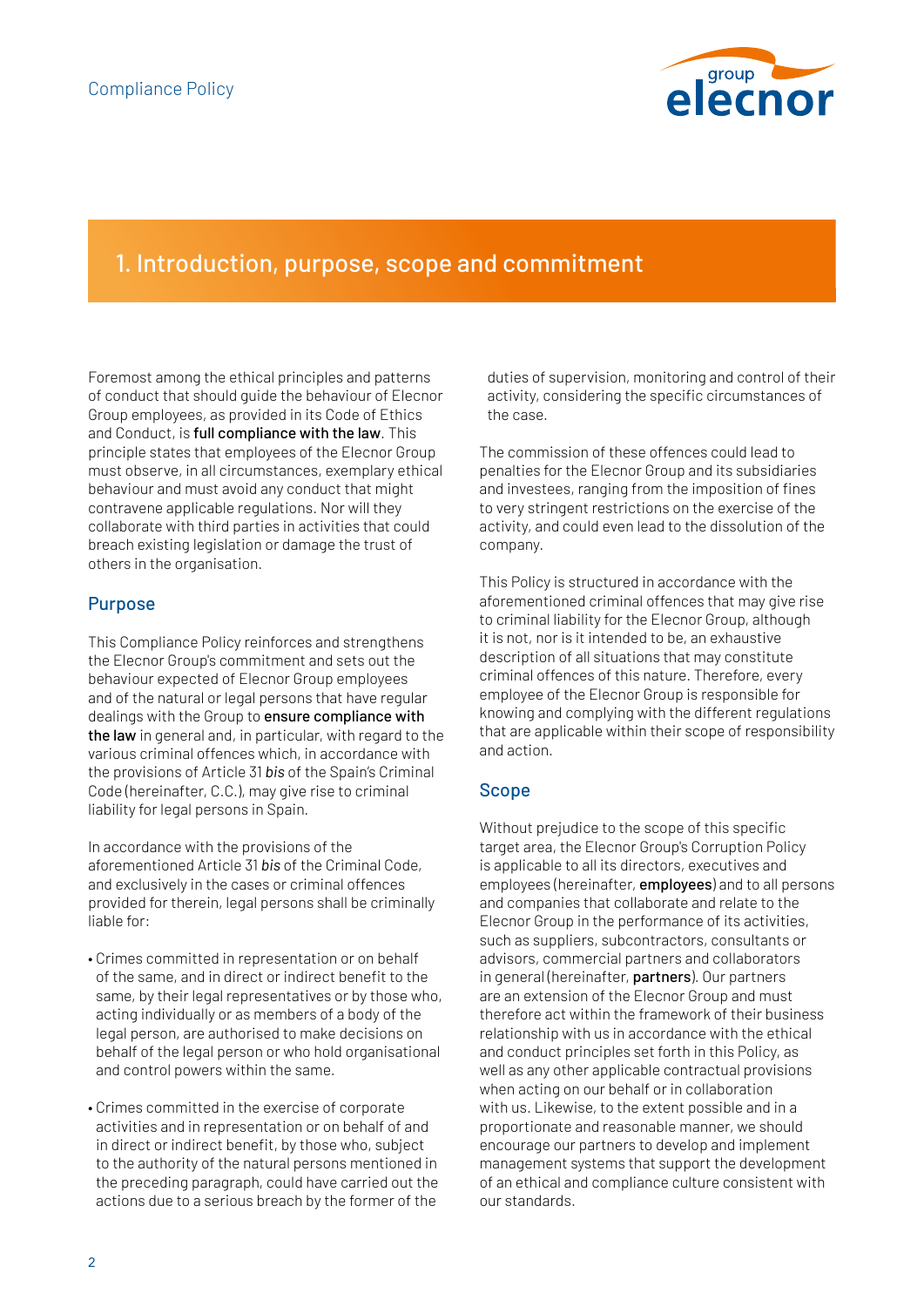

This Policy is applicable to all the countries in which the Elecnor Group and its subsidiaries and investees operate and, therefore, to all the organisations that form part of the Elecnor Group, with the relevant adaptations in accordance with the specific legislative circumstances in countries other than Spain. In the event of any discrepancies or substantive differences between the provisions of this Policy and the applicable rules and established customs in the various jurisdictions in which the Elecnor Group operates, Elecnor Group employees will always apply and require the strictest of the standards.

# Commitment

The Elecnor Group is firmly committed as a business organisation to ensuring strict compliance with the law, and one of its priorities is to develop a solid corporate culture of regulatory compliance that permeates the daily decision-making processes by its directors, executives and employees, as well as any other natural or legal persons acting on behalf of the Elecnor Group in law or in fact, enabling them, within the scope of their respective functions and responsibilities, to detect and prevent practices that might constitute unlawful acts.

This commitment is not optional. The Elecnor Group applies the principle of zero tolerance to practices that contravene any provisions concerning ethics and integrity, and it expects its professionals and partners to ensure their conduct and actions are permanently aligned with the principles and values established in this Policy and in its Code of Ethics and Conduct and the regulations on which it is based and which implement it.

Compliance with the provisions of this Policy is the responsibility of all Elecnor Group employees. Ignorance of this Policy—and the rules on which it is based and the remaining complementary internal policies and procedures—is no excuse for noncompliance. The Elecnor Group therefore expects its employees to properly read and understand this Policy and to be unwaveringly committed to upholding and fully adhering to the principles and guidelines for behaviour established herein and in the aforementioned additional regulations (see appendix "Related Mandatory Regulations").

Failure to comply with those provisions may result in the application of disciplinary measures where

appropriate. It is worth noting that all employees are obliged to report any irregular practices of which they become apprised or which they witness.

In order to prevent, detect and adequately manage any risk that could result in the Elecnor Group's employees or its partners engaging in any practice or behaviour contrary to the provisions of this Policy or of the Code of Ethics and Conduct which it partially implements, the Elecnor Group has set up a Compliance System, this Policy being the frame of reference for this System and for the establishment and achievement of the objectives that guarantee its adequate design, implementation, operational efficiency and continuous improvement.

As part of the Compliance System, the responsibility for ensuring the proper function and continuous improvement of the Compliance System is attributed to the Compliance Department(or Compliance), which is led by the **Compliance Officer**, who is supported by the **Compliance Committee** to ensure that the goals set in the various spheres into which this system is structured (prevention, response, reporting and monitoring) are indeed met. In any event, notwithstanding the foregoing, the ultimate responsibility for identifying the risks to the organisation and implementing and supervising the proper mechanisms to ensure its effective management lies with the governing bodies. The governing bodies will ensure that the Compliance Committee has the independence, authority and means necessary to discharge its responsibilities.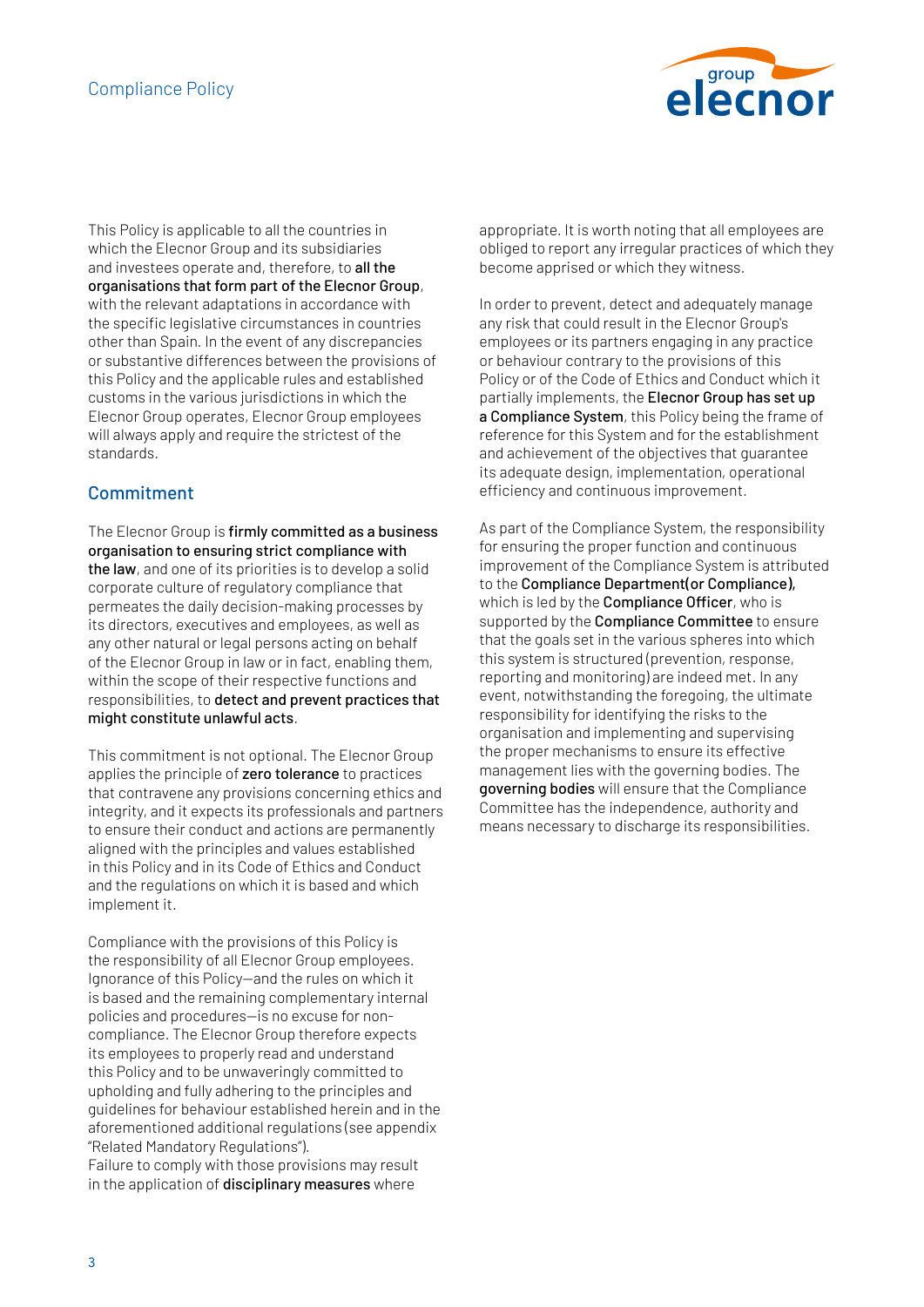

# 2. List of criminal offences for which the Elecnor Group may be held liable

The Elecnor Group may be held liable for the following criminal offences under Article 31 *bis* of Spain's Criminal Code (C.C.):

- Corruption (Title XIX, Chap. V, of the C.C.).
- Influence peddling (Title XIX, Chap .VI, of the C.C.).
- Embezzlement (Title XIX, Chap. VII, of the C.C.).
- Business corruption (Title XIII, Chap. XI, Section 4, of the C.C.).
- Natural resources and environment (Title XVI, Chap. III, of the C.C.).
- Explosives and other agents (Title XVII, Chap. I, Section 3, of the C.C.).
- Public health (Title XVII, Chap. III, of the C.C.).
- Nuclear energy and ionising radiation (Title XVII, Chap. I, Section 1, of the C.C.).
- Territorial and urban planning (Title XVI, Chap. I, of the C.C.).
- Taxation authorities and Social Security (Title XIV of the C.C.).
- Punishable insolvency (Title XIII, Chap. VII *bis*, of the C.C.).
- Frustration of foreclosure (Title XIII, Chap. VII, of the C.C.).
- Foreign citizens (Title XV *bis* of the C.C.).
- Human trafficking (Title VII *bis* of the C.C.).
- Money laundering/fencing (Title XIII, Chap. XIV, of the C.C.).
- Terrorist financing (Title XXII, Chap. VII, art. 576, of the C.C.).
- Fraud (Title XIII, Chap. VI, Section 1, of the C.C.).
- Market and consumers (Title XIII, Chap. XI, Section 3, ot the C.C.).
- Industrial property (Title XIII, Chap. XI, Section 2, of the C.C.).
- Intellectual property (Title XIII, Chap. XI, Section 1, of the C.C.)
- Discovery and revelation of secrets (Title X, Chap. I, of the C.C.).
- IT damage (Title XIII, Chap. IX, art. 264, *bis* and *ter*, of the C.C.).
- Illegal financing of political parties (Title XIII *bis*, of the C.C.).
- Fundamental public rights and liberties (Title XXI, Chap. IV, of the C.C.).
- Smuggling (Organic Law 12/1995, of 12 December, on eliminating smuggling).
- Counterfeiting of currency and state-issued paper (Title XVIII, Chap. I, of the C.C.).
- Forgery of credit and debit cards and travellers cheques (Title XVIII, Chap. II, Section 4, ot the C.C.).
- Prostitution and sexual exploitation and corruption of minors (Title VIII, Chap. V, of the C.C.).
- Unlawful obtaining and trafficking in organs (Title III, art. 156 *bis*, of the C.C.).

This Policy sets forth those of the criminal offences listed above to which the Elecnor Group and its subsidiaries and investees are most exposed in the course of their business, without prejudice to the responsibility of each Elecnor Group employee to identify and prevent the commission of any of the offences listed.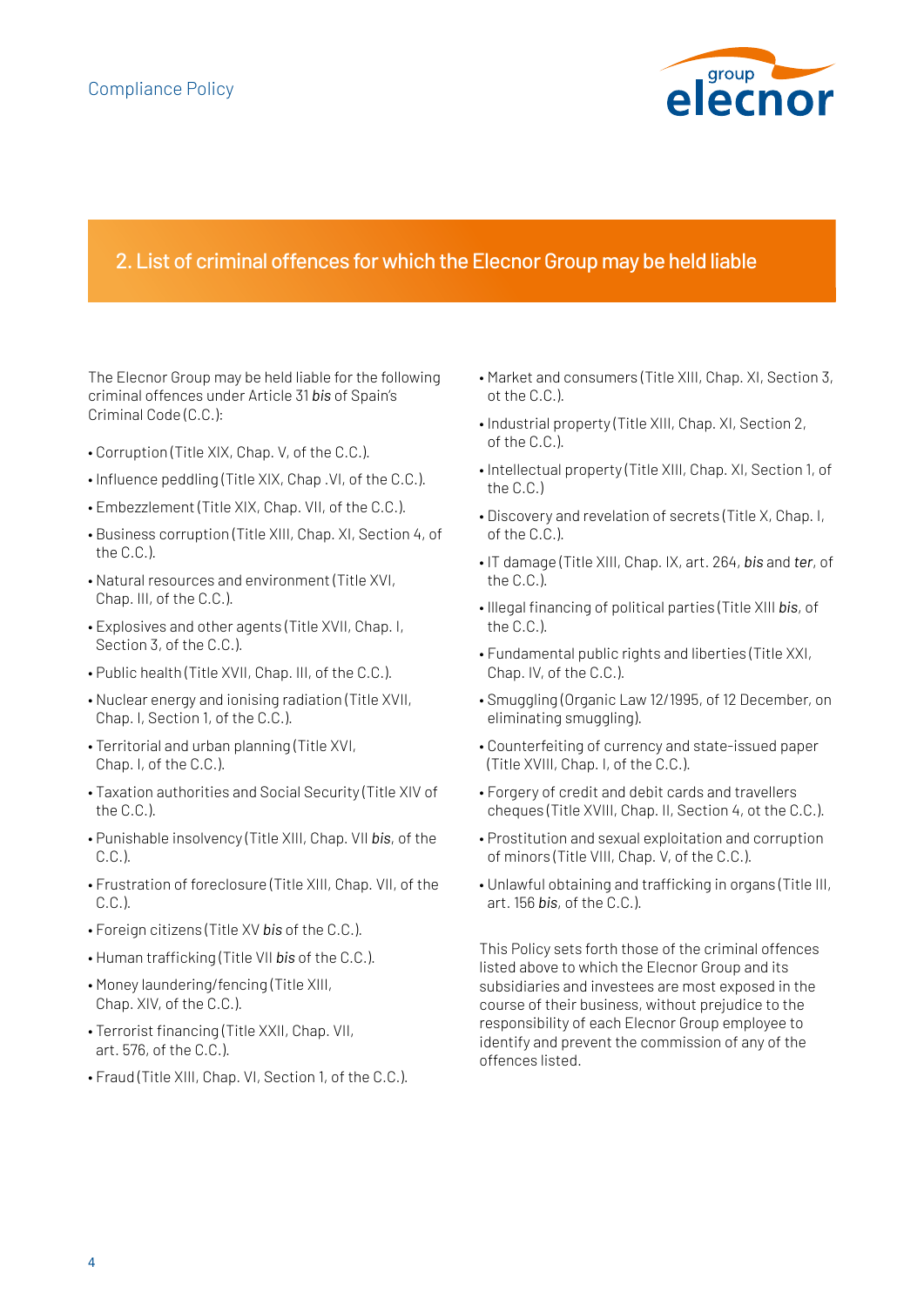

# 3. Action principles

#### 3.1. Bribery, Influence Peddling and Business Corruption

Under no circumstances shall the employees of the Elecnor Group and its partners resort to unethical practices that could be construed as being conducive to a lack of impartiality, transparency and integrity in the decisions of any third party with whom they have dealings, whether they belong to the public sector (authorities, civil servants or any other persons involved in the performance of public duties) or the private sector.

These unethical practices include offering or promising to deliver gifts, favours or remuneration of any kind, or the existence of any situation deriving from a personal relationship with an authority or public official who might influence a decision that could directly or indirectly generate a financial benefit for the Elecnor Group or a third party.

Elecnor Group employees and partners shall refrain from receiving, requesting or accepting, or from promising, offering or granting third parties any unwarranted benefits or advantages, for themselves or a third party, or obtaining undue advantage for themselves or a third party in the acquisition or sale of goods, contracting of services or in commercial dealings.

For the purposes of determining whether such acts are of a criminal nature or not, their taking place outside the working hours or facilities of the Elecnor Group, their being funded on an individual basis, or their taking place in Spain or abroad are all immaterial.

Due to the difficulty of discriminating between what can be considered justified as a courtesy and what can be considered a criminal offence, the utmost caution should always be exercised in such situations.

#### 3.2. Natural resources and environment, Explosives and other agents, Public Health and Nuclear energy and ionising radiation

Elecnor Group personnel and related persons shall carry out their activities in strict adherence to the principle of maximum responsibility and respect for the environment and full compliance with the laws and other general provisions protecting the environment.

Persons with responsibilities in the environmental field must be familiar with the environmental regulations applicable at all times to the activities they carry out and ensure that they have all the necessary certifications, authorisations and administrative approvals. Likewise, those responsible for the supervision, control and use of explosives, substances harmful to health and hazardous chemicals shall ensure full compliance with the specific regulations governing, among others, their handling and safekeeping.

The Elecnor Group stands for maximum collaboration with the Administration in environmental matters.

#### 3.3. Territorial and urban planning

Elecnor Group staff will carry out their activities in full compliance with urban planning regulations.

Persons with responsibilities in the execution of projects involving actions affected by urban planning regulations must be familiar with the regulations applicable at all times to the activities they carry out and ensure that they have all the necessary certifications, authorisations and administrative approvals.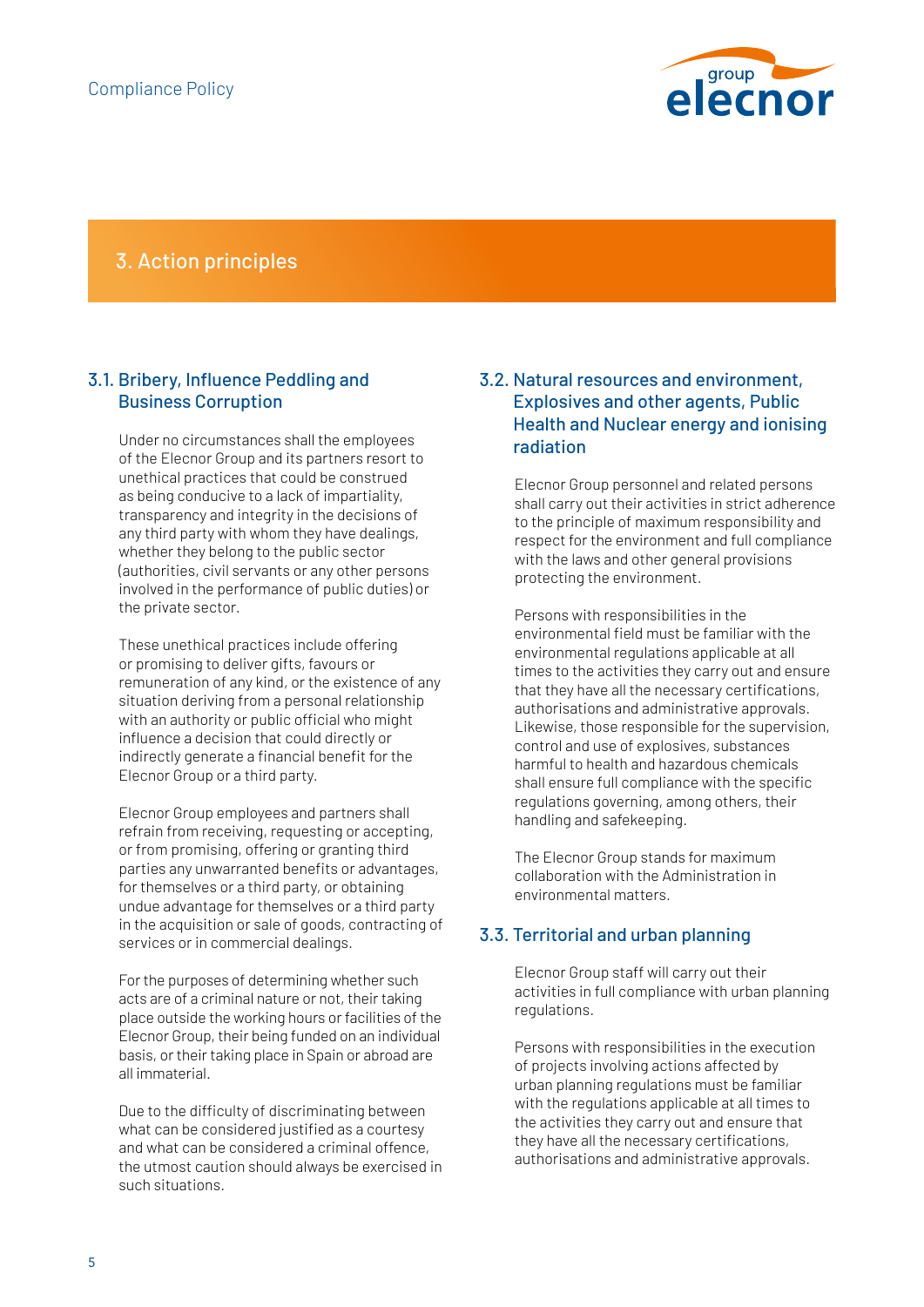

# 3.4. Taxation authorities and Social Security

The staff of the Elecnor Group and its business partners must comply with all tax and Social Security regulations in force at all times, avoiding, whether by action or omission, any situation or conduct that could constitute fraud against the Tax Authority or Social Security.

The business accounts, books or tax records will be drawn up in accordance with the regulations in force at each given time and must provide give a true and fair view of all transactions carried out. In particular, under no circumstances will different accounting records be kept which conceal or disguise the company's true situation, or economic transactions fail to be recorded, or be recorded in figures other than the true ones, or fictitious accounting entries be made.

In obtaining public subsidies or aid, the conditions required for such awards will be fully respected and they will be used for the purposes for which the aid was granted.

In the event that inspection or review procedures are initiated by the relevant authorities, Elecnor Group staff will cooperate with them to the fullest extent possible at all times.

## 3.5. Punishable insolvency and frustration of foreclosure

The Elecnor Group and its staff must always act with the utmost diligence in the management of economic affairs and with transparency, rigour and full compliance with the law in the preparation and dissemination of information concerning the assets and financial situation of the Elecnor Group and its subsidiaries and investees, refraining from carrying out any operation that unjustifiably compromises or distorts its assets and financial situation or delays, hinders or prevents payments to creditors or the effectiveness of a seizure or an executive or enforcement procedure.

# 3.6. Foreign citizens and human trafficking

Elecnor Group staff will be especially vigilant in connection with the selection and hiring processes of persons who are not citizens of a European Union Member State in order to ensure complete adherence to legislation on the entry, transit and right to remain of foreigners. This duty of special care extends to persons hired by partners of the Elecnor Group, especially when the relationship with these partners is recurrent or established for a long period of time.

As provided in its Elecnor Group Code of Ethics and Conduct, the Elecnor Group subscribes to the Universal Declaration of Human Rights in its entirety, laying particular emphasis on equality of opportunities regardless of people's characteristics, and on the avoidance of child labour and forced labour and respect for the rights of ethnic or indigenous minorities. The staff of the Elecnor Group and its business partners shall adopt all appropriate measures to safeguard these rights in all their actions.

# 3.7. Money laundering/fencing

Under no circumstances Elecnor Group staff or its partners will acquire, own, use, convert or transfer goods if it is known that they originate from criminal activities, irrespective of whether the criminal activity was carried out in Spain or abroad. Likewise, the performance of any act to hide or conceal its illegal origin, or to help someone who has participated in such breach by avoiding the legal consequences of his actions, is expressly prohibited.

Elecnor Group's staff shall therefore be extremely cautious and diligent in their transactions with third party providers of goods and services, to assure that they do not arise from a criminal activity.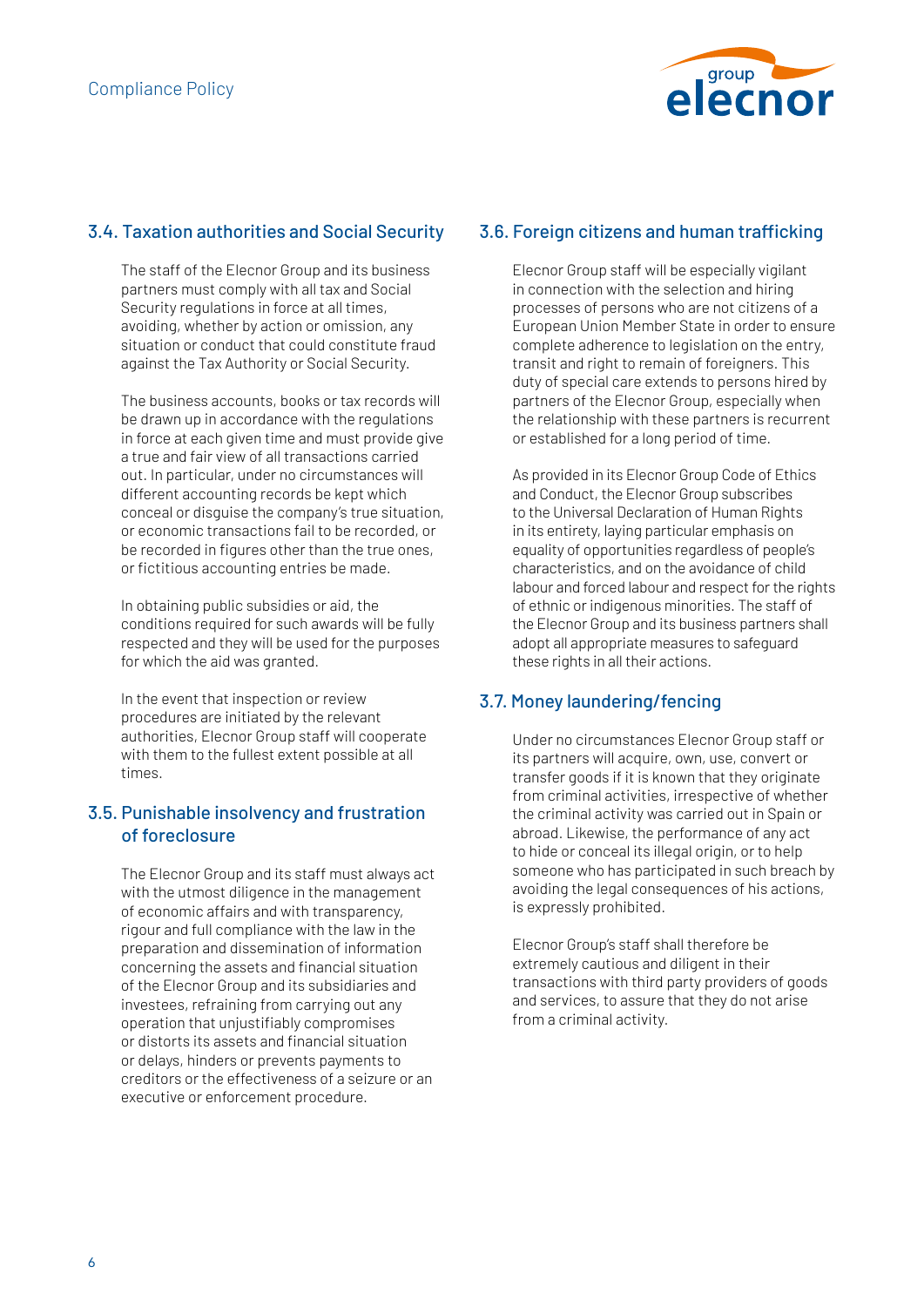

#### 3.8. Financing of terrorism

Elecnor Group staff must exercise particular caution and diligence when making donations and sponsorships, being aware of the activities that are being financed or subsidised with Elecnor Group resources and verifying the final destination of the sponsorship or economic aid and its real purpose, refraining from doing so in the event that these verifications have not been carried out with sufficient reliability and security or if there is any doubt that the funds contributed may be used to finance illicit purposes.



#### 3.9. Market and consumer fraud

Honesty, good faith and respect are principles that must guide the actions of the Elecnor Group and its staff in all their dealings with people and organisations. Under no circumstances will Elecnor Group staff use deception to mislead another person.

Any information provided to third parties or disseminated to the market in general must be truthful and accurate, and the dissemination of any information that is wholly or partly false or incomplete and that could cause damage to third parties is expressly prohibited.

Elecnor Group staff will maintain the utmost confidentiality with regard to all third party information obtained in the course of their dealings with third parties and will refrain from disclosing any company secrets that are not revealed in the normal course of business.

Elecnor Group staff will refrain from disseminating any confidential and privileged information in their possession and from personally carrying out, or recommending to third parties, transactions based on the content thereof, with special attention to transactions involving the purchase or sale of shares in the Elecnor Group.

Under no circumstances Elecnor Group staff will carry out any type of action that could affect free competition, including sharing out commercial territory with competitors and/or altering the prices that would otherwise have resulted from the free competition of products and services.

# 3.10. Industrial and intellectual property

Elecnor Group staff will refrain from exploiting items protected by industrial property rights for industrial or commercial purposes without the consent of the holder of said rights, including the use of distinctive signs that are identical or confusingly similar to the protected ones.

Elecnor Group personnel will use the computer equipment provided by the Elecnor Group exclusively for the performance of their work, in any case avoiding the unauthorised downloading of software or files and promoting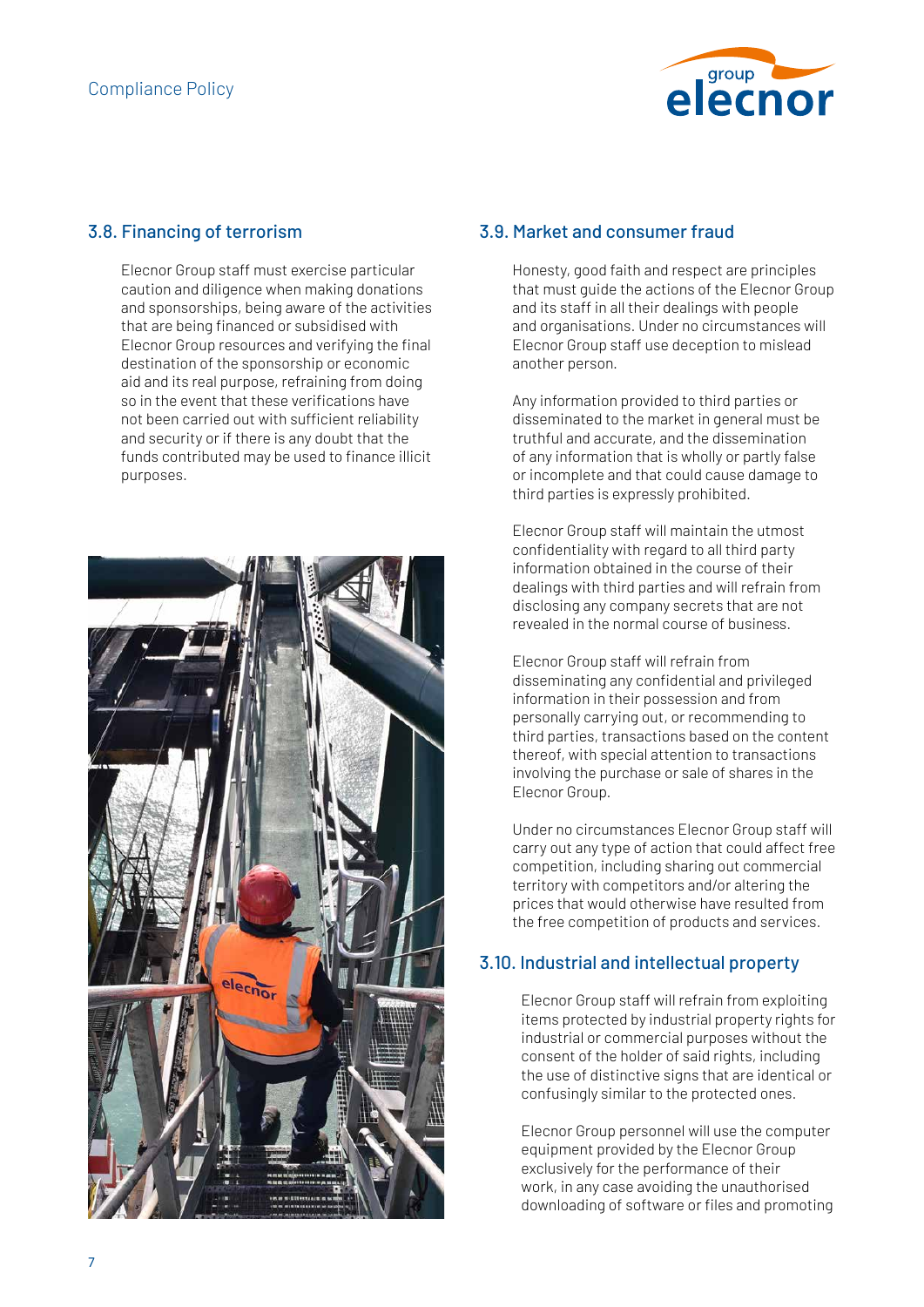

the legitimate use of the programmes provided for the performance of their duties, requesting and obtaining the relevant licences.

#### 3.11. Discovery and revelation of secrets

The Elecnor Group fosters the right to privacy and intimacy, especially with regard to information about employees' personal, family, medical and financial data.

Without prejudice to the physical and logical security measures in place for data processing and storage, the disclosure of this information to unauthorised personnel and the breach of another's privacy is expressly prohibited. Elecnor Group staff will refrain, unless duly authorised, from accessing or providing others with access to all or part of an information system or from intercepting non-public transmissions of computer data from, to or within an information system, whether it belongs to the Elecnor Group or to third parties.

#### 3.12. IT damage

Under no circumstances will Elecnor Group staff, without prior authorisation, erase, damage, deteriorate, alter, delete or render inaccessible computer data, software or electronic documents belonging to third parties, either within the Elecnor Group or at third parties.

Nor may they, unless authorised to do so, hinder or disrupt the operation of another's computer system.

## 3.13. Illegal financing of political parties

Under no circumstances may donations or contributions be made to a political party, federation, coalition or voter group on behalf of the Elecnor Group or any of its subsidiaries or investees that breach legislation in force.

With regard to donations or contributions made on an individual basis, and given the specific and very demanding restrictions established by the regulations governing the financing of political parties, and in particular, in Spain, by Organic Law 8/2007, of 4 July, on the financing of political parties, and subsequent amendments, Elecnor Group staff must exercise special diligence and prudence at all times.

In case of doubt, Elecnor Group staff should consult with the Compliance Committee through the channels set up for this purpose.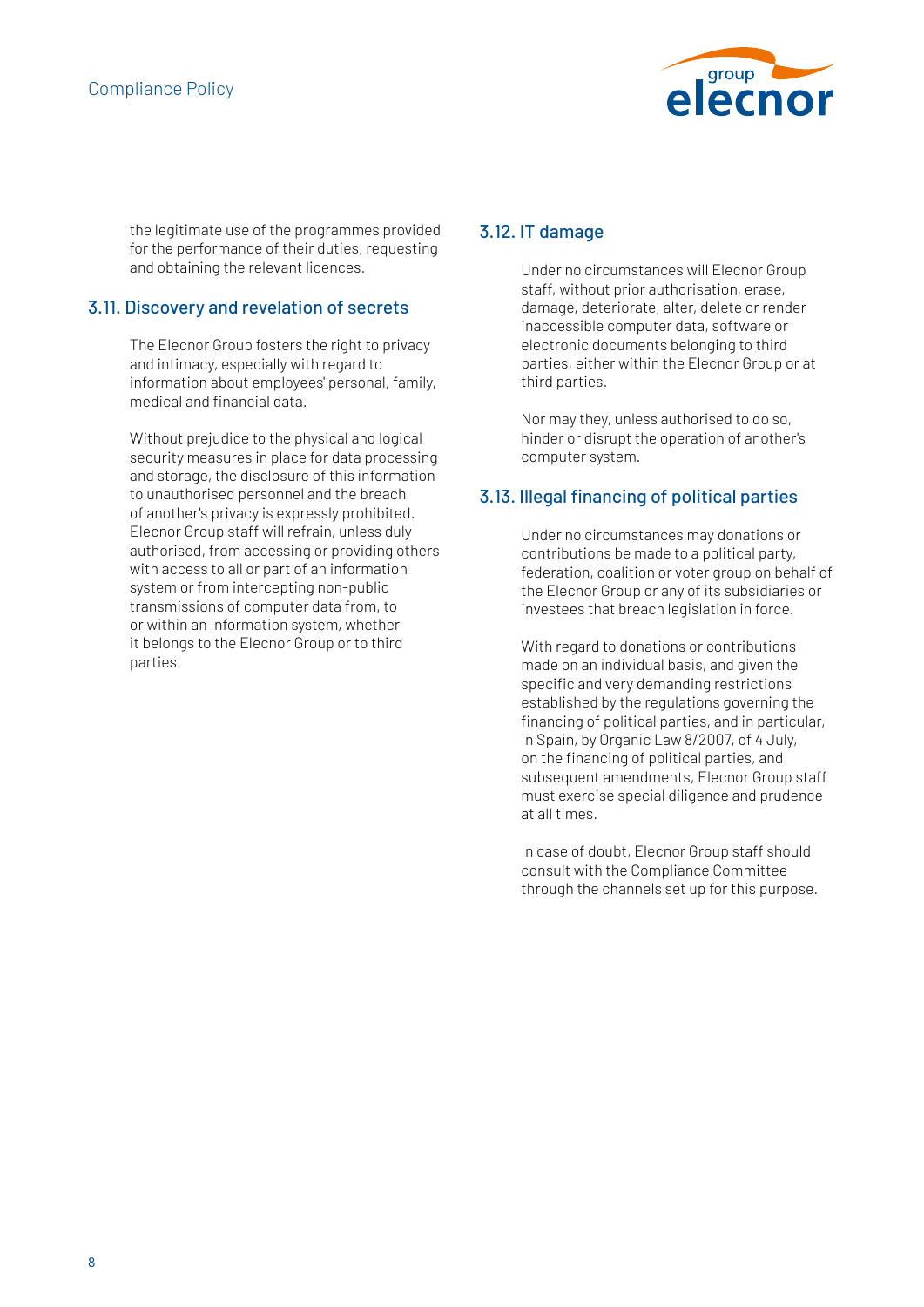

# 4. Resolving queries and conveying concerns

Any employee who might have doubts, needs assistance or would like to convey any concern regarding any aspect of this Policy or in relation hereto should first contact their immediate hierarchical superior (or any other hierarchical superior) or the legal advising area. Likewise, the Chief Compliance Officer and all other members of the Compliance Committee are at the disposal of any employee to resolve any question on ethics and compliance.

In any event, the Elecnor Group provides its professionals and/or third parties with a legitimate interest with a confidential channel through which to report any questions regarding the interpretation of this Policy or its complementary internal regulations, to propose improvements in the existing internal control systems, and to report any conduct that is unlawful or contrary to the provisions of this Policy, the regulations on which it is based, its complementary policies and/or procedures or the prevailing legislation. All Elecnor Group professionals are obliged to immediately report any irregular practice or unlawful or unethical conduct of which they become apprised or which they witness. This channel may be accessed via:

- E-mail: codigoetico@elecnor.com
- Conventional mail:
- PO box (apartado de correos) No. 266-48080

Communications submitted through this channel will be received and processed by the Chief Compliance Officer and by members of the Compliance Committee designated for that purpose (hereinafter, Ethics Channel Supervisors), who shall determine which department or unit belonging to the Elecnor Group is best suited to resolve the matter, and they will report directly to the Audit Committee in connection with the communications received, investigations conducted and conclusions reached. Communications should preferably be named and will in any case be analysed and treated confidentially and in keeping with data protection regulations in accordance with the procedure established for that purpose. Notwithstanding the foregoing, in the event of receiving anonymous communications, these will also be analysed by the Ethics Channel Supervisors, and, where applicable, processed and investigated in accordance with the aforementioned procedure. The final decision in connection with any disciplinary measures to be adopted will be for the Audit Committee.

The Elecnor Group does not tolerate reprisals against persons whom, in good faith, have used the channels and procedures established to report potentially irregular conduct.

Persons' right to honour is among the Elecnor Group's foremost premises. All persons at the organisation who are in charge of managing material linked to this Policy, the Code of Ethics and Conduct of the Elecnor Group and other complementary internal regulations must make the utmost effort to guarantee that right.

> Approval (Board of Directors) september 2016

Last review (Board of Directors): July 2021